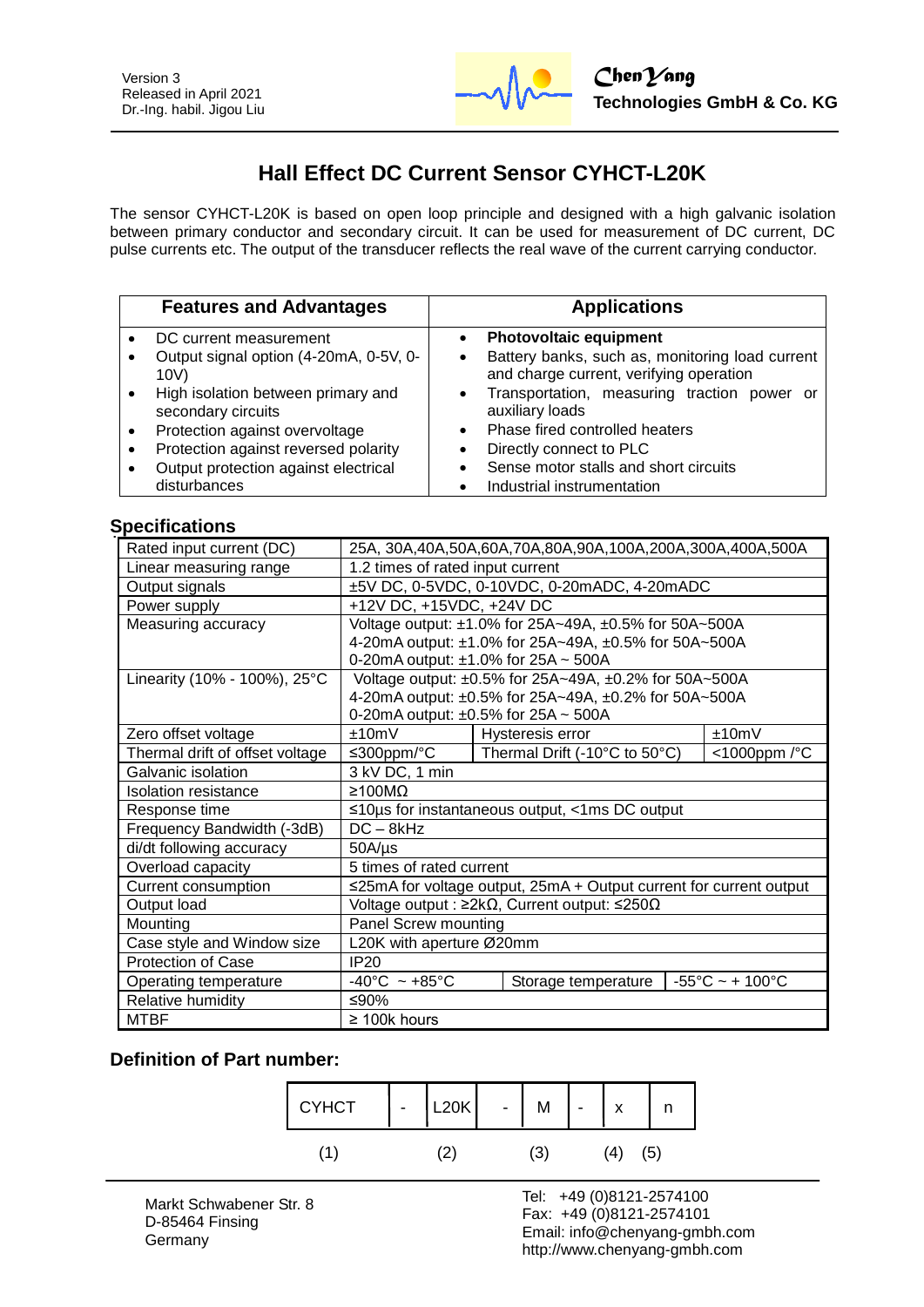Version 3 Released in April 2021 Dr.-Ing. habil. Jigou Liu



| (1)                   | (2)           | (3)                                                                                                                       | (4)                                                                                                                    | (5)                                                |
|-----------------------|---------------|---------------------------------------------------------------------------------------------------------------------------|------------------------------------------------------------------------------------------------------------------------|----------------------------------------------------|
| <b>Series</b><br>name | Case<br>style | Rated Input current<br>$(M=U/B \, m)$                                                                                     | Output signal                                                                                                          | Power supply                                       |
| <b>CYHCT</b>          | L20K          | $m = 25A$ , 30A, 40A,<br>50A,60A,70A,80A,90A,100A,<br>200A, 300A, 400A, 500A<br>(other input current between<br>25A-500A) | $x=1$ : instantaneous voltage $\pm$ 5V DC<br>$x=3: 0-5V$ DC<br>$x=4: 0-20mA DC$<br>$x=5: 4-20mA DC$<br>$x=8: 0-10V$ DC | $n=2: +12V$ DC<br>$n=3: +15V$ DC<br>$n=4: +24V$ DC |

U: unidirectional; B: bidirectional (please give U or B in the part number)

| Example 1: | CYHCT-L20K-U100A -34, Hall Effect DC Current sensor with |
|------------|----------------------------------------------------------|
|            | Output signal: 0-5V DC                                   |
|            | Power supply: +24V DC                                    |
|            | Rated input current: 0-100A DC                           |
|            |                                                          |

**Example 2:** CYHCT-L20K-U100A -54, Hall Effect DC Current sensor with Output signal: 4-20mA DC Power supply: +24V DC Rated input current: 0-100A DC

## **DIMENSIONS (mm)**



Dimensions: 68mm x 57mm x 24mm, Aperture: Ø20 mm